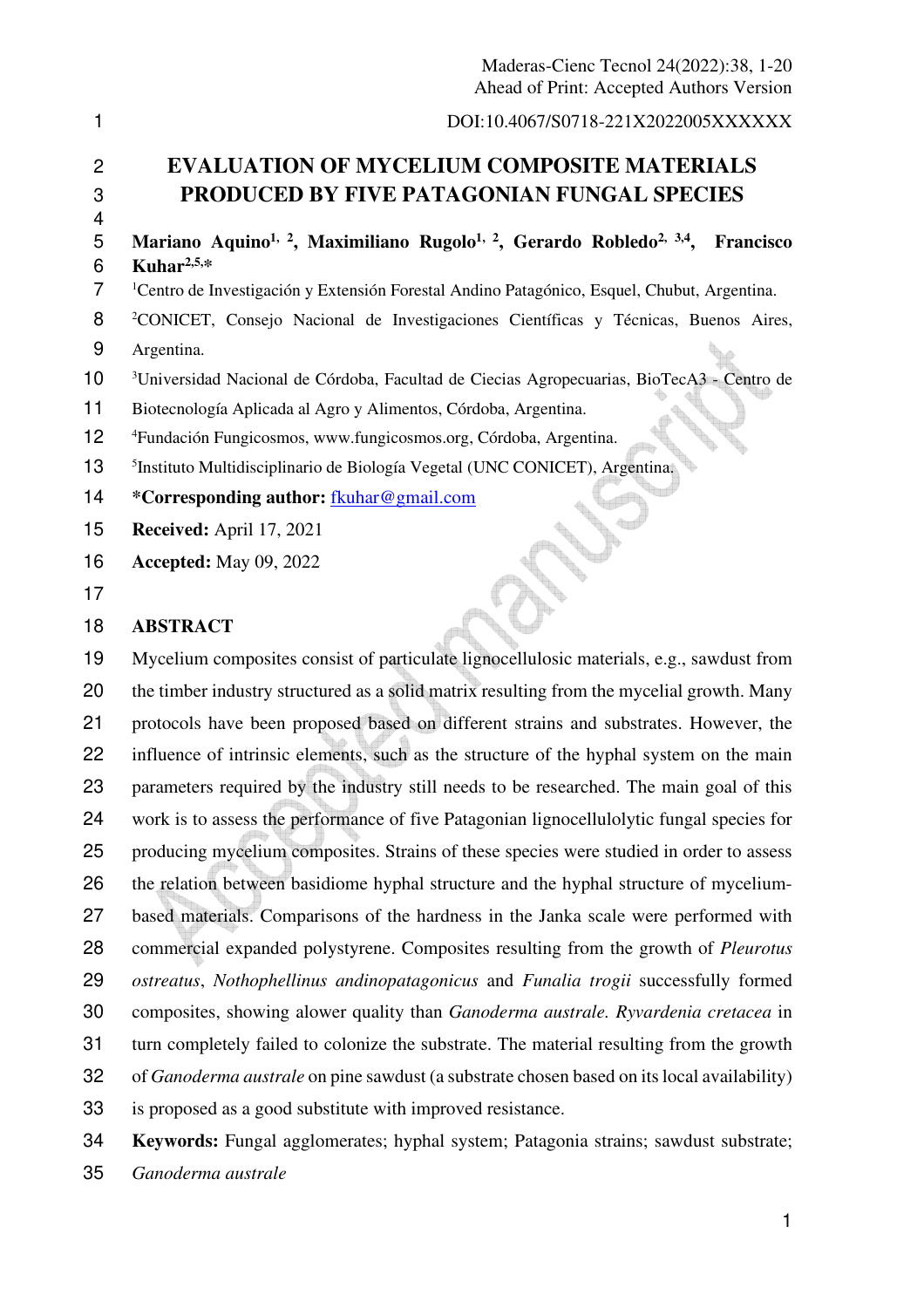## **INTRODUCTION**

The accumulation of plastic waste as a result of human activities has redirected the attention of scientists towards the substitution of non-biodegradable materials with environmentally friendly options. Lignocellulosic wastes produced by the timber industry are a good source of raw materials for many bioprocesses. Bio-agglomerates are solid matrices resulting from the growth of fungal mycelium on lignocellulosic waste matter (Koutinas *et al.* 2004). In Patagonia, large amounts of lignocellulosic residues from the timber industry do not receive any additional treatment and are burnt or treated as domestic waste and, besides the environmental issues, they also cause operational difficulties, due to the lack of efficient disposal options (Loguercio *et al.* 2008). A very interesting feature of mycelium based materials is the possibility of revalorization and recycling of biological waste. Fungal agglomerates or mycelium composite materials are fully biobased and biodegradable so they can be discarded at the end of their life cycles with little to no cost and environmental damage. Moreover, these composites can be composted in different ways (Meng *et al*. 2017).

The use of biomass derived from agro-industrial activities, including forestry and paper manufacture, as well as from the food industry, is especially relevant to the global economy (Sanchez 2009). They are an interesting procedure for the revalorization of industrial waste, and replace non-biodegradable materials like plastic or expanded polystyrene (Holt *et al.* 2012, Jones *et al.* 2017, Girometta *et al.* 2018). The applications and environmental advantages of mycelium composites have attracted increasing interest (e.g. Jones *et al.* 2020).

Mycelium-based materials (Bayer *et al.* 2008) have been tested for their technical properties (Holt *et al*. 2012), such as performance as alternative packaging materials, thermal and acoustic insulation, and, particularly, design materials, like furniture and decorative objects (Pelletier *et al.* 2013, Haneef *et al.* 2017, Camere and Karana 2018). Mechanical parameters of the mycelium composites still need more research (Bruscato *et al.* 2019). However, few studies address how mycelial microstructure determines properties of the final composite (Lelivelt *et al.* 2015, Haneef *et al.* 2017, Jones *et al.*  2017). The fungal mycelium creates a three-dimensional matrix that binds the wood substrate into a solid low-weight material, comparable to expanded polystyrene (Lelivelt *et al.* 2015). The composition of the hyphal system of each fungal species varies depending on the binding capability of its hyphae: from straight to single-branched hyphae (generative hyphae), through thick-walled to solid straight elements (skeletal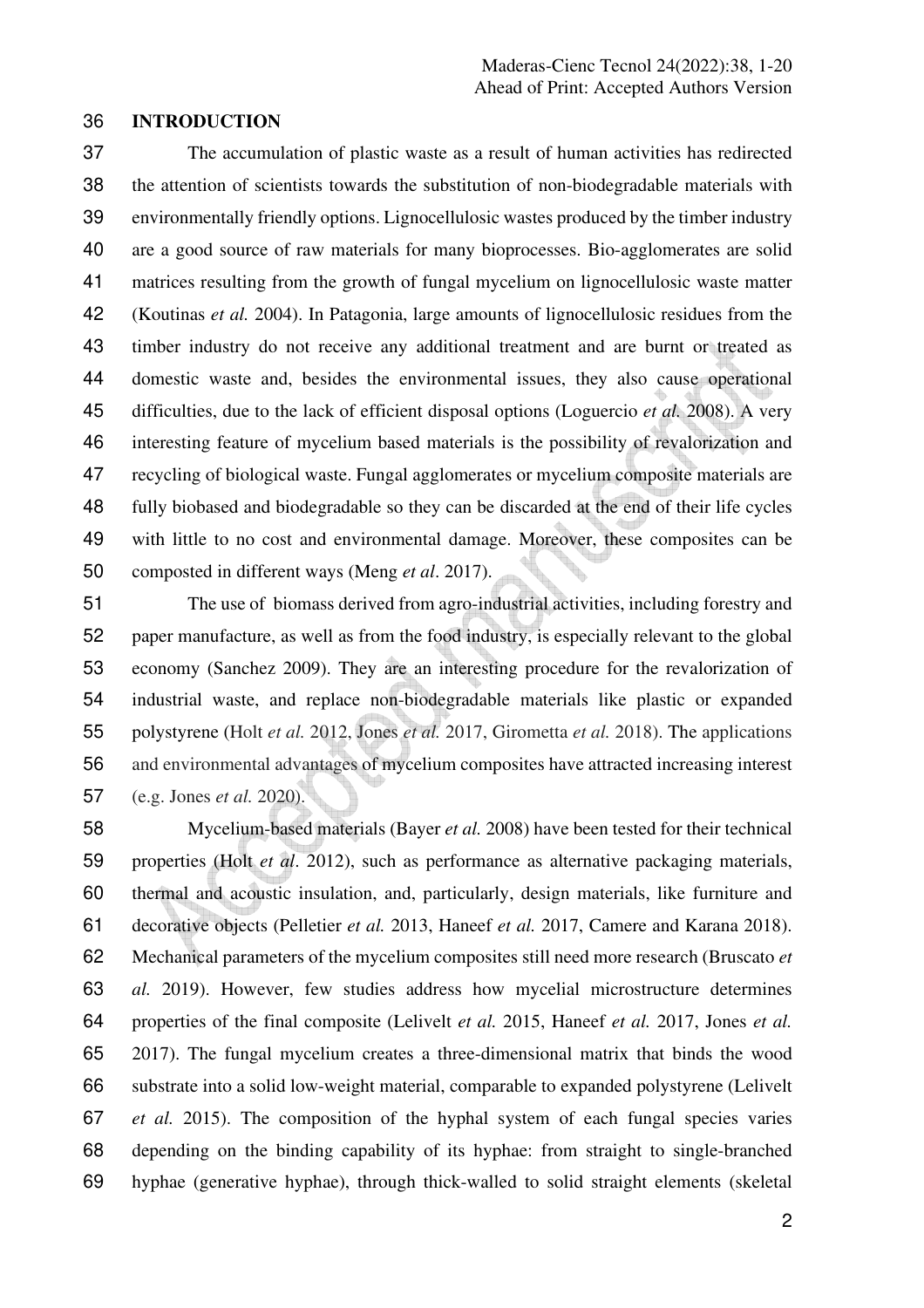hyphae) with a low number of branches (arboriform or skeleto-binding hyphae) to profusely branching elements with tortuous and contorted branches (binding hyphae). A monomitic hyphal system only presents generative hyphae, a dimitic hyphal system presents generative hyphae and skeletal or skeleto-binding hyphae; whereas a trimitic hyphal system presents generative, skeletal and binding hyphae. Those different configurations of the hyphal systems are reflected in physical characteristics, e.g., hardness, consistency, or flexibility of basidiomes.

Members of Basidiomycota seem to be the most useful organisms to produce optimal mycelial matrices (Lelivelt *et al.* 2015). To date, 36 fungal species have been used or are mentioned in patents for mycelial-material applications (Elsacker *et al.* 2020). Their mycelia work as a network of biopolymers whose mechanical properties depend on 81 the characteristics of the individual behavior of hyphae, elastic properties, orientation, and connectivity within the network (Islam *et al.* 2017). Inherent biological characteristics also influence mycelial density; an especially good example being the mono-, di- and trimitic hyphal networks of the Basidiomycota (Jones *et al.* 2017). The three main hyphal types are generative, binding (also known as ligative), and skeletal. The number of different hyphal types present in a species is described using the mitic system. Wood-degrading fungi have the ability to degrade cell wall components by extracellular enzymes (Martinez *et al.* 2005). Since fungi are absorbotrophic organisms, lignin, cellulose, and hemicellulose degradation occurs extracellularly through two types of enzyme systems: a hydrolytic system, which involves hydrolases for the degradation of polysaccharides (cellulose, hemicelluloses and pectin); and a unique degradative-oxidative and extracellular system, which degrades lignin and oxidizes the phenolic units (Sanchez 2009). Depending on their ability to decay lignin or cellulose, wood fungi are characterized respectively as white or brown rot (Schmidt 2006). These particularly active degradative systems confer these organisms the unique capability of growing and obtaining energy from the complex chemical network that constitutes wood.

The main goal of this work is to evaluate the potential of five fungal species from the Patagonian forests with different hyphal systems to produce a mycelial composite using wood industry waste.

- 
- 
- 
-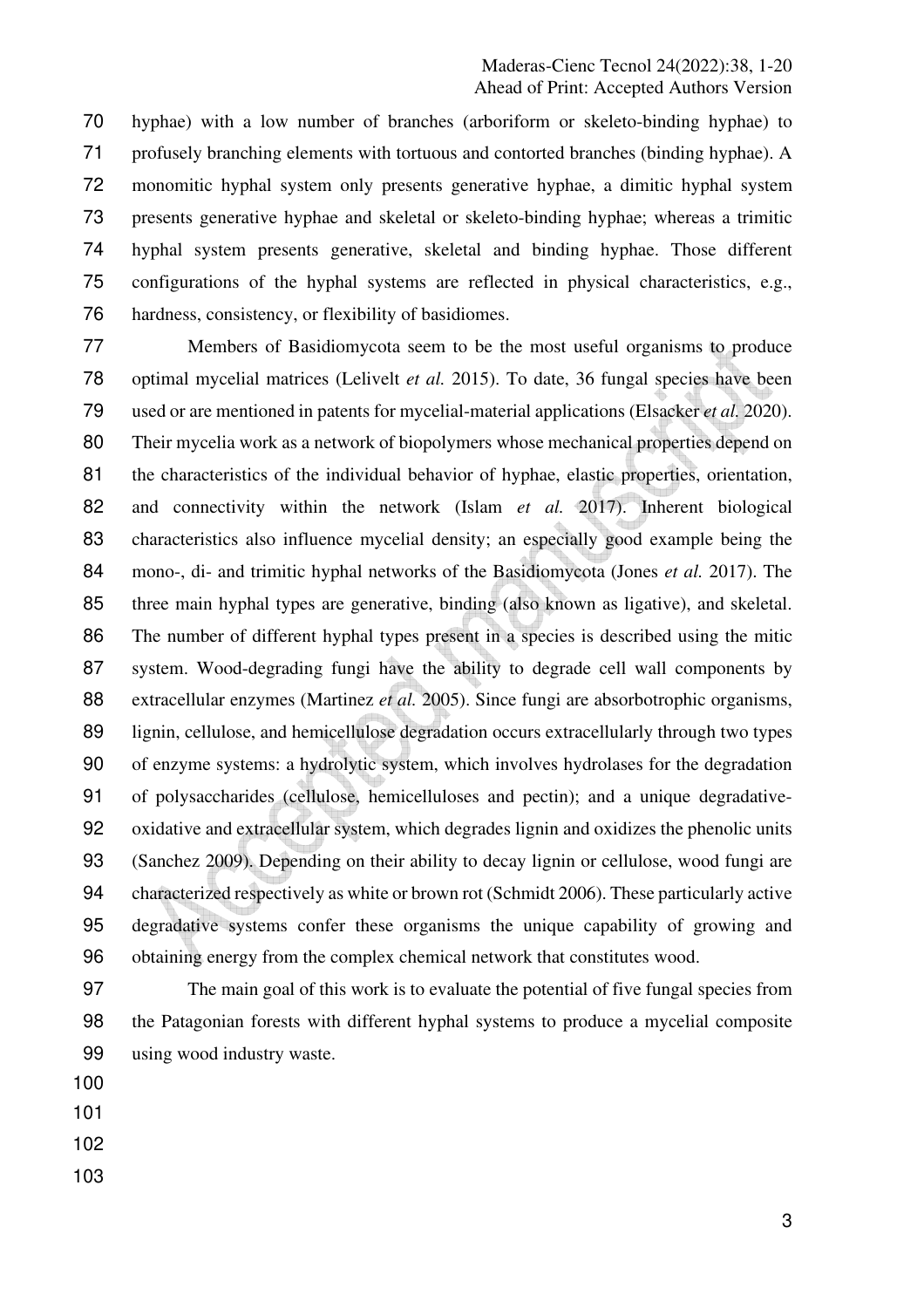## **MATERIALS AND METHODS**

We selected strains of five species from the Patagonian Andean forests with different hyphal structures, *i.e. Pleurotus ostreatus* (Jacq.) P. Kumm. (monomitic, white rot, strain CIEFAPcc 619), *Funalia trogii* (Berk.) Bondartsev & Singer, (trimitic, white rot, CIEFAPcc 606) *Nothophellinus andinopatagonicus* (J.E. Wright & J.R. Deschamps) (di- to trimitic, white rot, CIEFAPcc 627), Rajchenb. & Pildain, *Ganoderma australe* (Fr.) Pat. (dimitic, white rot, strain CIEFAPcc 657) and *Ryvardenia cretacea* (Lloyd) Rajchenb. (monomitic, brown rot, Strain CIEFAPcc 182). All strains were incubated in 113 malt extract agar 2% (MEA) medium in Petri dishes in the dark at 24 °C. After the inoculation in the center of the plate, radial growth was measured every 3 days until the mycelium completely covered the plate. Growth rate was determined using triplicate cultures, adjusting to a linear model and was expressed in cm per day (Zervaskis *et al.* 2001). Hyphal structures were described following Nobles (1965) and compared with reference literature (Rajchenberg 2006).

# **Mycelium composite fabrication conditions**

We developed mycelium composite test discs (five replicates for each strain) of 121 10 cm day x 1.5 cm in height growing the five species on poplar sawdust using glass Petri dishes of 9 cm day x 1 cm in height as molds. Poplar sawdusty with 80 % water content (w/w) was autoclaved 1 h at 121 ºC. After cooling, the sawdust was inoculated with 30% (wet weight) spawn of each species consisting of mycelium-colonized oat grains, which were previously boiled in water for 1 h and autoclaved for 20 min at 121 °C. The 126 inoculated sawdust was placed into the molds, and incubated in the dark at 24 °C for 21 127 days or until all the substrate was covered by mycelium. All samples were dried at 80 °C until reaching constant weight.

# **Morphological analyses of test discs**

The final test discs were visually inspected. To observe the hyphal structure, 1g of dry mycelium composite was extracted and disrupted using hot concentrated NaOH as suggested by Decock *et al.* (2013) with the modifications proposed by Gomez-Montoya *et al.* (2017) with Congo Red for light microscope observation.

**Mechanical properties of test discs** 

**Hardness Tests** *-* Hardness was measured following the Janka method according to Murace *et al.* (2010) measuring the maximum load applied to embed an 11,28 mm steel ball halfway through its diameter into the material, at a speed of 6 mm/min. Five sample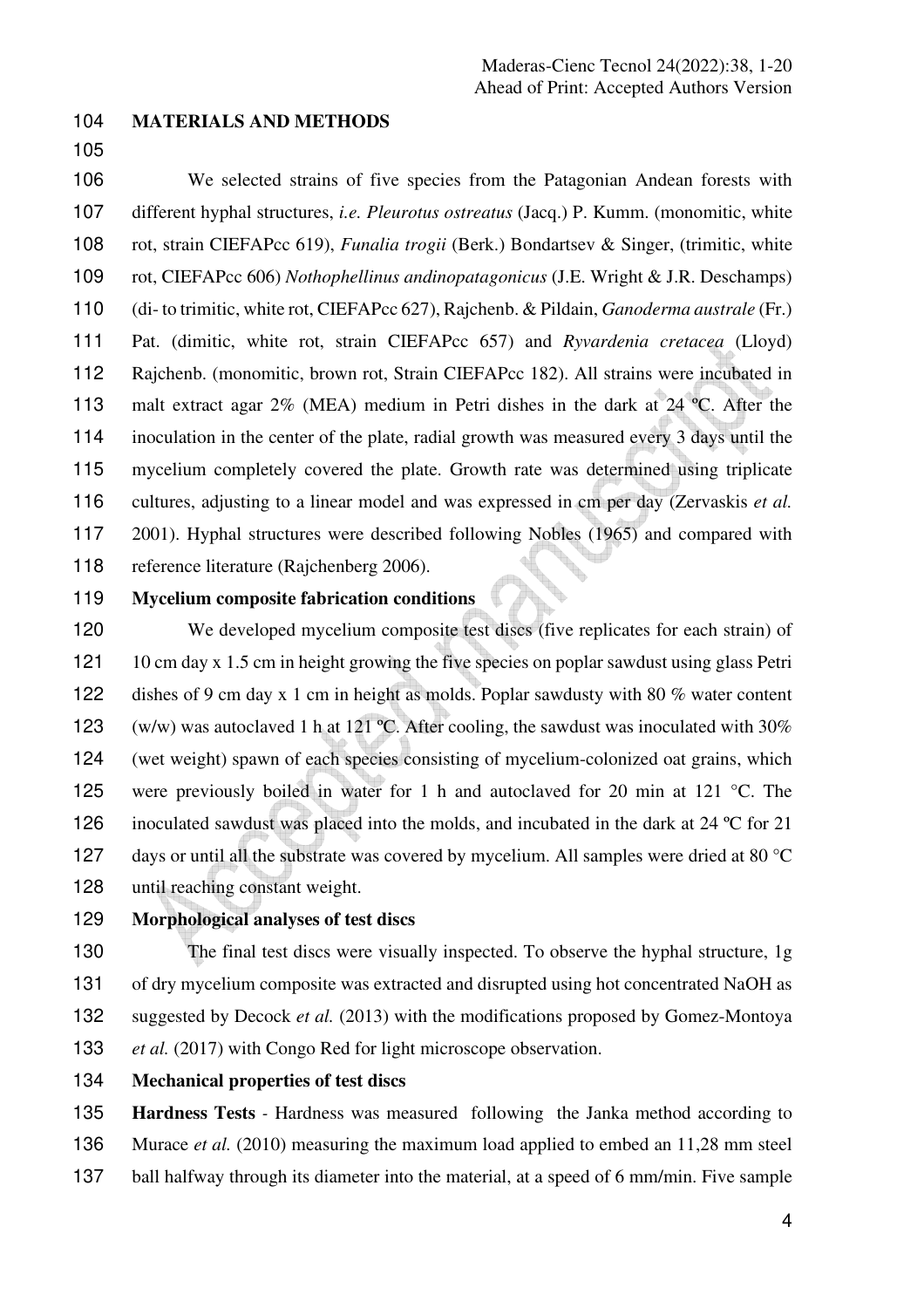replicates were tested, measuring the load required for linear penetration. Measure triplicates were performed on each sample. As a reference, hardness was measured also on expanded polystyrene in order to evaluate the performance of the novel materials in replacing this plastic. A preliminary assay using commercial wood substitutes, such as particle board, indicated that the resistances of these materials are out of the range and cannot be replaced by our mycelium agglomerates.

## **Material improvement treatment**

145 The strain producing the best performing composite was selected to optimize composite features by modifying fabricating conditions. We tested the addition of 147 different amounts of CaCO<sub>3</sub> (0, 2,5 or 5,0 %) as a supplement to stabilize pH in the composite mix (Stamets and Chilton 1983). Other parameters and culture processing wereperformed as in the previously explained experiments. The measured parameters in the final test discs were density, dry weight loss, hardness, water absorbance, and flammability. Density was calculated from the weight after drying and the volume of each specimen. Dry weight loss was calculated as the difference between dry weight of the substrate and dry weight of the composite.

*Water absorbance*

Water absorbance was measured as the weight gain of the test disks after placing them in containers filled with distilled water. Within 2 and 24 hours later samples were removed from the water and weighed. In order to test flammability, dry samples were exposed to the flame to estimate the required time of fire exposure for ignition.

**Enzymatic assay** *-* To extract extracellular enzymes, 2 g of solid samples were 160 taken from each mold and stirred in 10 ml distilled water at 20 °C for 20 minutes, then centrifuged for 15 minutes at 5000 rpm and filtered.

Endoglucanases enzymatic activity was determined with a reaction mixture containing 0,4 ml of carboxymethylcellulose (0,5 % in 100 mM sodium acetate buffer, pH 4,8) an, 50 μl of supernatant was used. Released reducing sugars were determined by the Somogyi-Nelson method (Nelson 1944; Somogyi 1952). The absorbance reading was performed at 540 nm (Wood and Bhat, 1988).

Laccases enzymatic activity was determined using 0,5 mM ABTS, (2,2'-azinobis (3- ethylbenzthiazoline-6-sulfonate)) in 0,1 M Na acetate buffer, pH 3,6 as substrate. The reaction started by adding 20 µl of enzyme in 2,5 ml of substrate incubated at 30 °C. The 170 reading was made at 420 nm ( $\varepsilon$ 420 = 36/mM cm), taking the initial and a final absorbance at 10 seconds (Kuhar *et al.* 2015).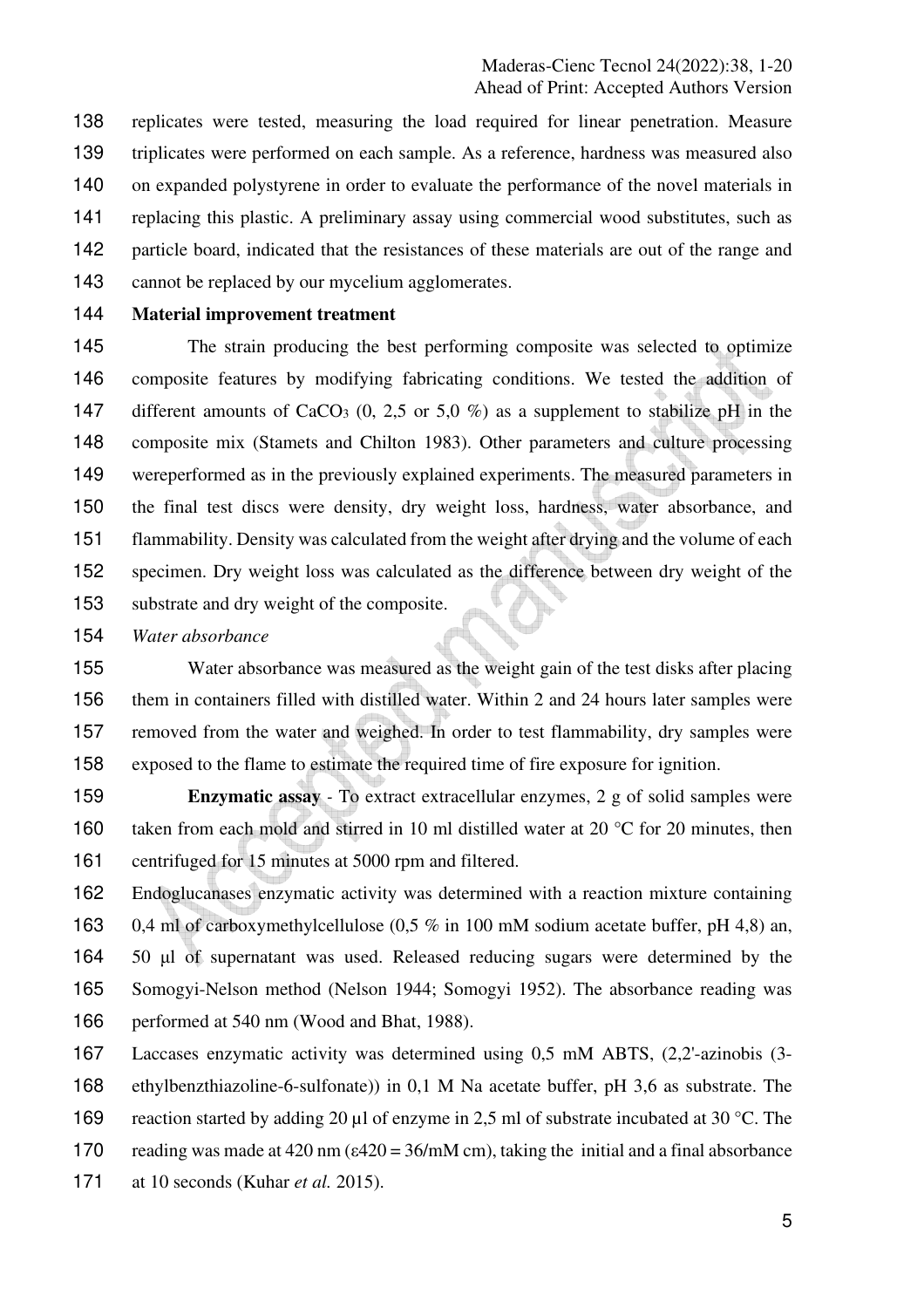Manganese peroxidase (MnP) was determined with phenol red as substrate at a concentration of 0,01 % in 0,1 M sodium succinate buffer, pH 4,5 and 0,2 mM H2O2. The reaction was stopped by adding 40 μl of NaOH 5 N. The reaction product was read at 610 nm (ε610= 22 mM-1 cm-1) (Glenn and Gold 1985).

**Statistical analysis.** All experiments were done in five replicates. Mean values and standard error of the means were determined. Data from material optimization and enzymatic analysis were subjected to one way ANOVA. Differences detected by ANOVA were analyzed using Tukey's test. Data were examined for normality (modified 180 Shapiro-Wilks test,  $\alpha = 0.05$ ) and for homoscedasticity (Levene's test,  $\alpha = 0.05$ ). Non-parametric analyses were performed when certain data sets did not comply with the 182 homoscedasticity assumption, using the non-parametric test of Kruskal Wallis ( $\alpha$  = 0,05). All analyses were performed using the Infostat software (Di Rienzo *et al.* 2010). Figures were created using the GraphPad Prism 7.0 (GraphPad Software Inc., La Jolla, CA).

**RESULTS** 

#### **Strain characterization**

The strains of *G. australe*, *P. ostreatus* and *F. trogii* presented similar average growth rates on MEA, with values of 0,47 cm/day, 0,44 cm/day, and 0,45 cm/day respectively (Fig. 1). *Ryvardenia cretacea* showed a lower growth rate (0,24 cm/day), whereas *N. andinopatagonicus* showed the lowest rate (0,07 cm/day) (Fig. 1). The five selected strains presented different hyphal structures, all of which were on MEA culture. Data corresponding to basidiomes were obtained from literature (Table1).



**Figure 1:** Average growth curves of all strains on MEA in Petri dishes. Standard error 195 smaller than 5% in all cases.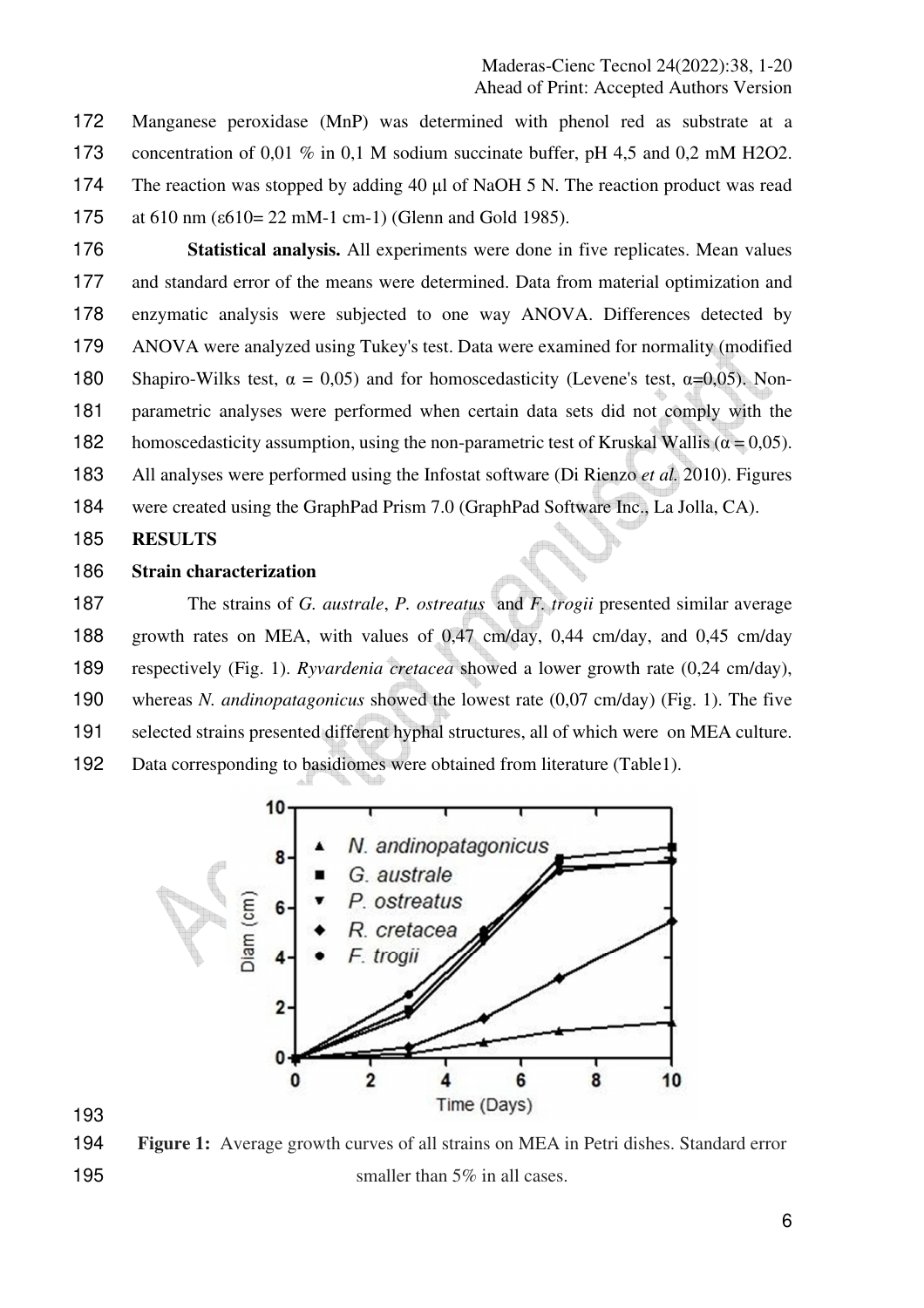196 **Table 1:** Hyphal structure of the species growth on MEA, of their basidiomes (from 197 literature) and of the Mycelium composite developed in this work.

| <b>Specie</b>                       | <b>Hyphal</b><br>structure | <b>Basidiome</b><br>(literature) | <b>Culture</b><br>(literature) | <b>MEA</b> culture<br>(this work)                                        | Mycelium<br>composite<br>(this work) |
|-------------------------------------|----------------------------|----------------------------------|--------------------------------|--------------------------------------------------------------------------|--------------------------------------|
|                                     | Hyphal structure           | trimitic                         | di-trimitic                    | di-trimitic                                                              | di-trimitic                          |
|                                     | Generative<br>hyphae       | thin-walled                      | thin to thick-<br>walled       | thin to thick-<br>walled                                                 | thin to thick-<br>walled             |
| Funalia trogii                      | Skeletal hyphae            | thick-walled                     | thick-walled                   | thick-walled                                                             | thick-walled                         |
|                                     | Skeleto-binding<br>hyphae  |                                  |                                |                                                                          |                                      |
|                                     | Binding hyphae             | solid                            | solid                          | thick-walled to thick-walled to thick-walled to thick-walled to<br>solid | solid                                |
|                                     | Hyphal structure           | dimitic                          | dimitic                        | dimitic                                                                  | dimitic                              |
|                                     | Generative<br>hyphae       | thin-walled                      | thin-walled                    | thin-walled                                                              | thin-walled                          |
| Ganoderma australe                  | Skeletal hyphae            |                                  |                                |                                                                          |                                      |
|                                     | Skeleto-binding<br>hyphae  | thick-walled                     | thick-walled                   | thick-walled                                                             | thick-walled                         |
|                                     | Binding hyphae             |                                  |                                |                                                                          |                                      |
|                                     | Hyphal structure           | di-trimitic                      | mono-dimitic                   | mono-dimitic                                                             | mono-dimitic                         |
|                                     | Generative<br>hyphae       | thin to thick-<br>walled         | thin to thick-<br>walled       | thin to thick-<br>walled                                                 | thin to thick-<br>walled             |
| Nothophellinus<br>andinopatagonicus | Skeletal hyphae            | thick-walled                     |                                |                                                                          |                                      |
|                                     | Skeleto-binding<br>hyphae  |                                  |                                |                                                                          |                                      |
|                                     | Binding hyphae             | thick-walled,<br>scarce          | thick-walled,<br>scarce        | thick-walled,<br>scarce                                                  | thick-walled,<br>scarce              |
|                                     | Hyphal structure           | monomitic                        | monomitic                      | monomitic                                                                | monomitic                            |
| Pleurotus ostreatus                 | Generative<br>hyphae       | thin-walled                      | thin-walled                    | thin-walled                                                              | thin-walled                          |
|                                     | Skeletal hyphae            |                                  |                                |                                                                          |                                      |
|                                     | Skeleto-binding<br>hyphae  |                                  |                                |                                                                          |                                      |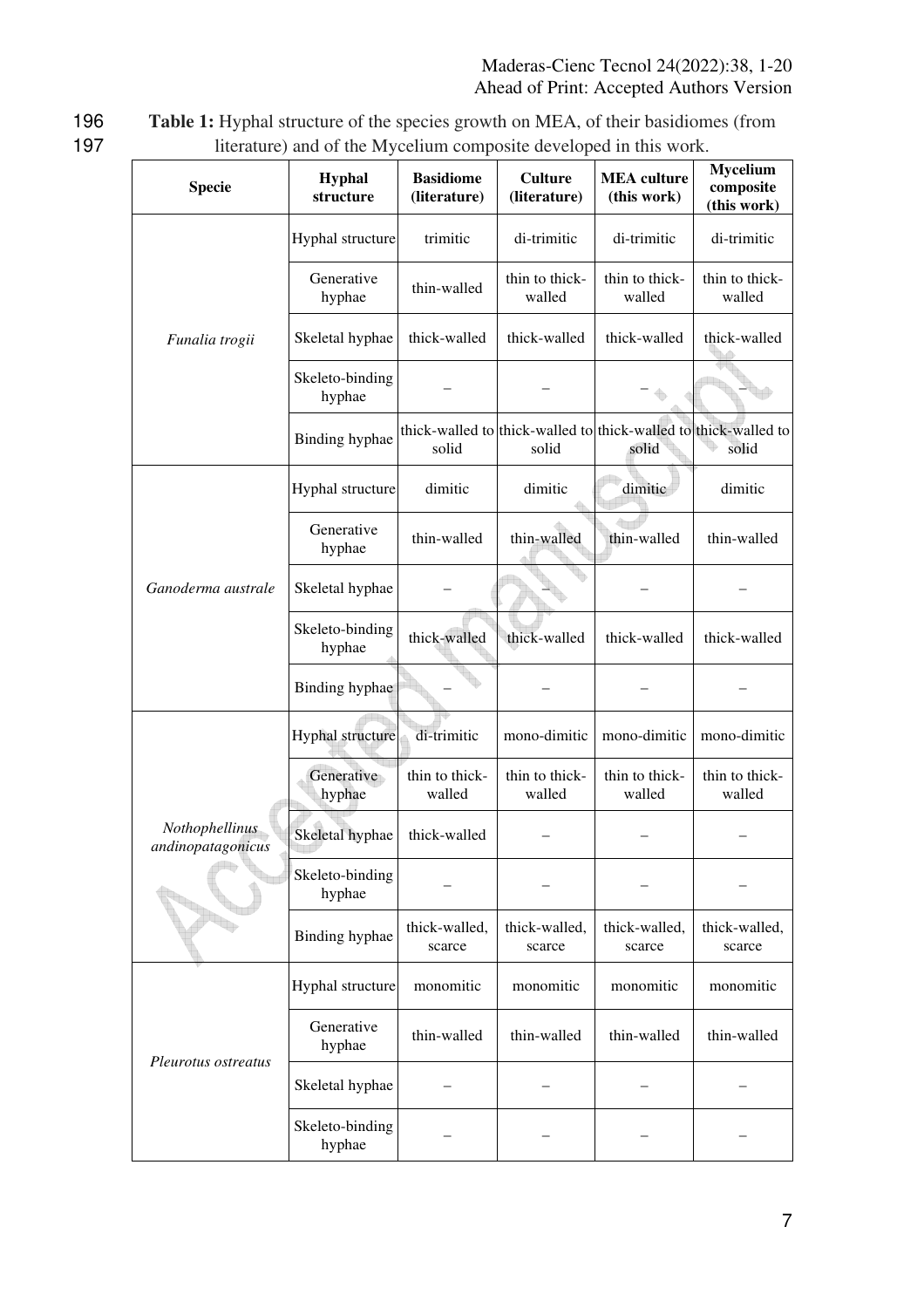| Binding hyphae | $\sim$ $-$ | $\overline{\phantom{a}}$ | $\overline{\phantom{a}}$ | $\overline{\phantom{a}}$ |
|----------------|------------|--------------------------|--------------------------|--------------------------|
|                |            |                          |                          |                          |

198 Bibliographic data were summarized from Asef (2012), Ibañez (1995), Menolli Junior *et al.*<br>199 (2010), Robledo andcUrcelay (2009), Petre and Tănase (2013), Rajchenberg and Greslebin (1995), 199 (2010), Robledo andcUrcelay (2009), Petre and Tănase (2013), Rajchenberg and Greslebin (1995), 200 Rajchenberg (2006), Rajchenberg *et al.* (2015) and Wright and Deschamps (1972). Rajchenberg (2006), Rajchenberg *et al.* (2015) and Wright and Deschamps (1972).

# **Morphological characteristics of the Mycelium composite test discs**

The strains colonized the substrates within 20 to 35 days, with the exception of *Ryvardenia cretacea,* which was unable to colonize the solid substrate even after 50 days of incubation. *Pleurotus ostreatus* test discs contained only abundant clamped generative hyphae with 2-5 μm dia regular branches (Fig 2A-B). *Nothophellinus andinopatagonicus*  discs contained straight to branched generative hyphae with simple septa and thin to slightly thickened walls and a wide (Fig 2C and 2D) hyphae (2-5 μm dia.). The same variation was observed in our cultures. *Ganoderma australe* (Fig 2E and 2F) showed 210 abundant generative hyphae (2-5 µm dia.), with clamp connections and thin walls. Long unbranched skeletal hyphae with thickened walls and no septa were also abundant. Branching binding hyphae, (2-4 µm dia) were also observed. Furthermore, curly helicoid branches were observed emerging from skeletal elements, which were not reported by Wright and Deschamps (1972). *Funalia trogii* discs contained clamped generative hyphae (Fig 2G and 2H), abundant skeletal and binding hyphae of thickened walls and a profuse branching pattern. These features are summarized in Table 1.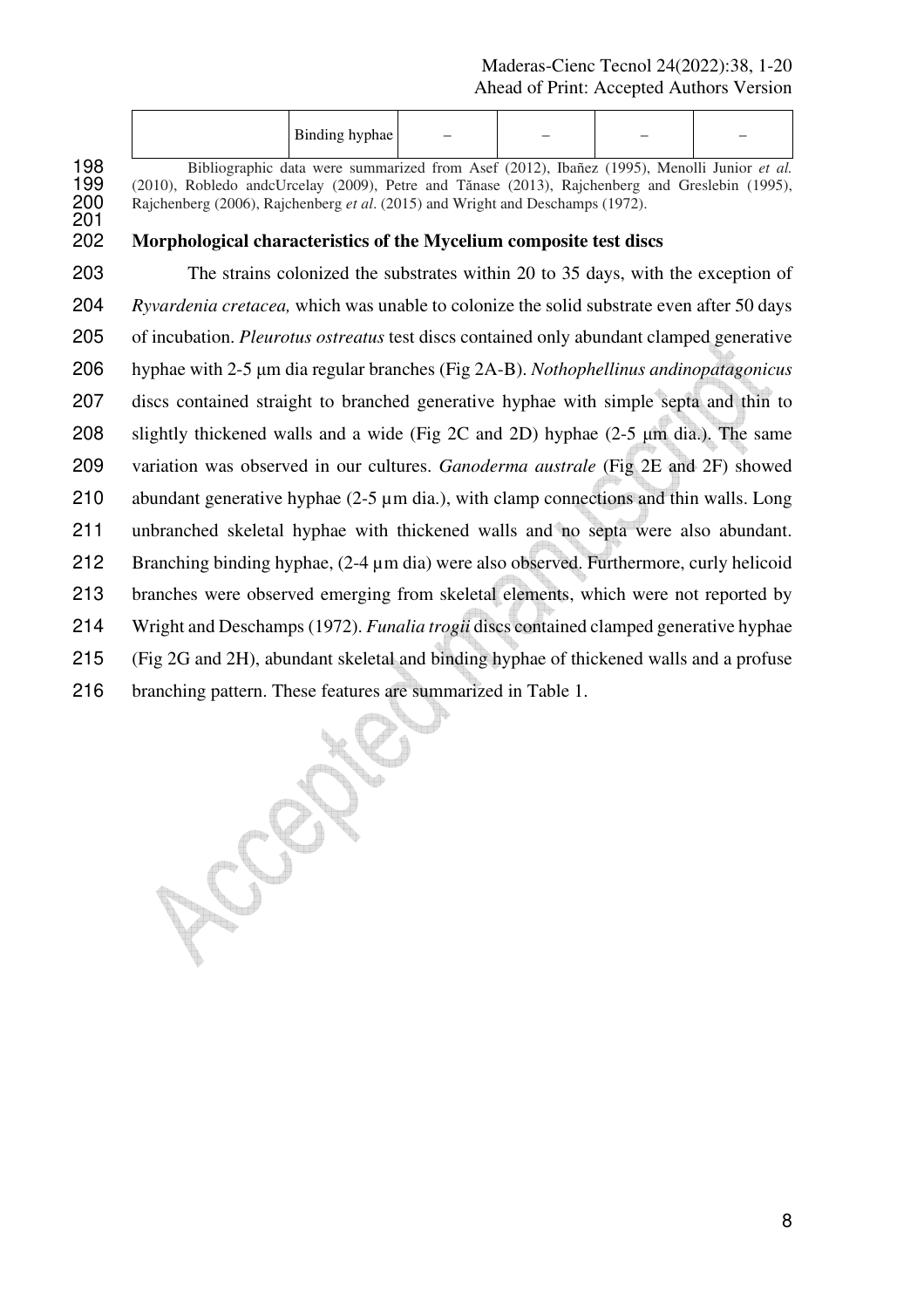



**Figure 2:** Hyphal structure exhibited by the composite test discs.

A-B) P. ostreatus thin-walled hyaline clamped generative hyphae; C-D) N. andinopatagonicus, C) generative hyphae with short and digitiform lateral branches, D) thick-walled simple septate generative hypahe; E-F) G. australe E) thick-walled brownish skeleto-binding hyphae, F) wide hyaline thin-to-slightly-thick-walled clamped generative hyphae; G - H) F. trogii G) thick-walled hyaline skeletal hyphae, with thickened walls and multiple branching.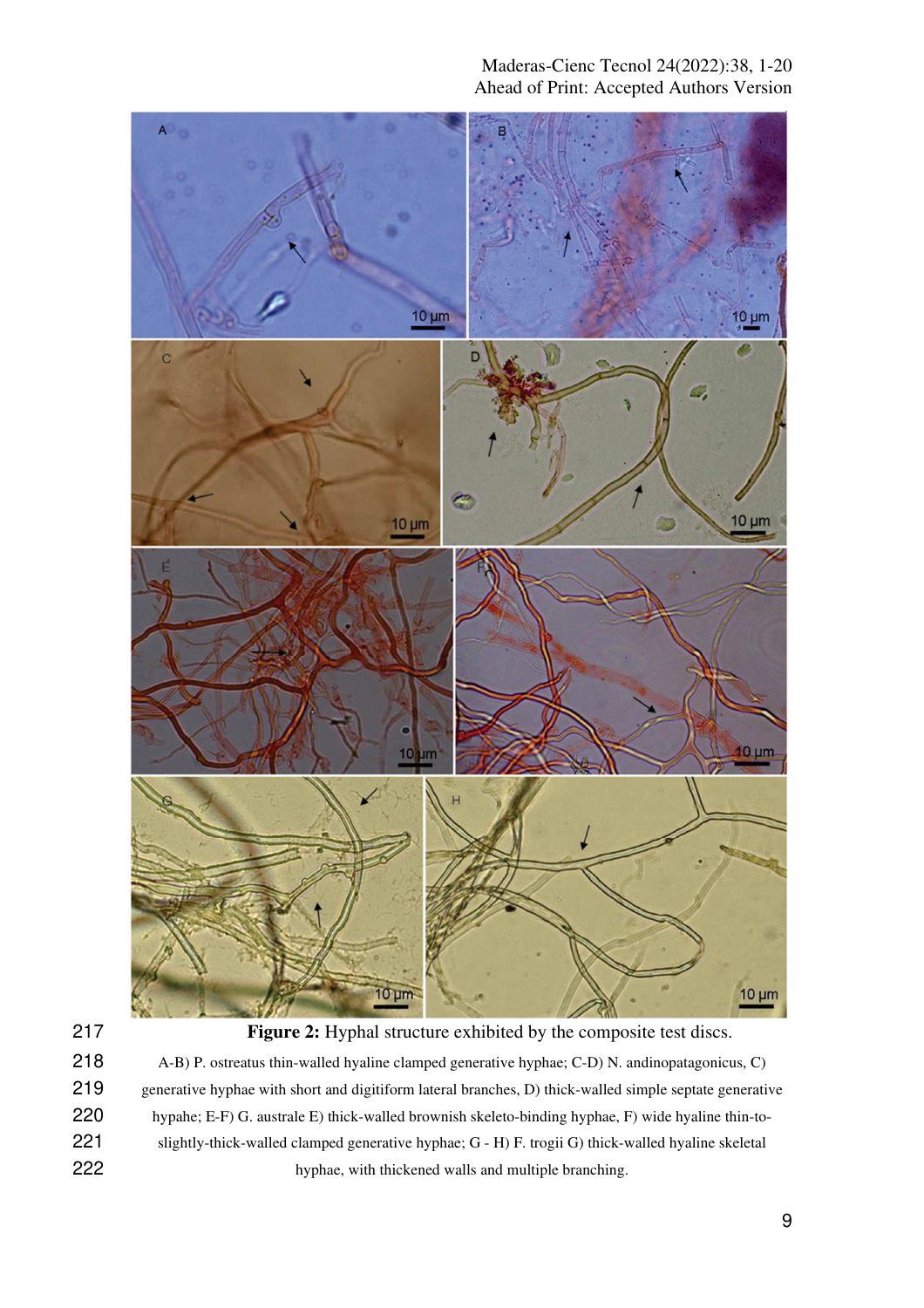## **Mechanical qualitative properties of the mycelium composite test discs**

*Pleurotus ostreatus* fully colonized the molds after 20 days. The test discs exhibited a good covering of the substrate with a moderate adhesion to the mold. Mycelial covering was white and cottony, moderately hard, and somewhat friable. *Nothophellinus andinopatagonicus* completely colonized after 35 days. Test discs were firstly covered by a white cottony mycelium, which later turned brown. They showed a notable hardness and a low friability to the touch and a rough surface. Full covering of the substrates took 20 days for *Ganoderma australe*, producing a notably hard composite, which was easy to extract from the molds. A complete covering of the substrate was observed as well as the formation of a dense, highly smooth mycelium in the upper part of the plate. The mycelium was first whitish and became brownish after complete colonization . It developed an elastic and firm layer, resulting in friability matrices. *Funalia trogii* reached full covering of the substrate after 20 days of incubation, and basidiome primordia started 236 to form towards the edges of the plate. The first colonizing mycelium was white, without changes in color, and more dense near the inoculum. The test discs showed medium hardness and friability and they were rough on their surface.

## **Hardness test**

*Ganoderma australe* showed the highest resistance to penetration. Enduring an average maximum load of 38,69 kg, the matrix conserved its structure after the measurement. The average maximum load values endured by *N. andinopatagonicus*, *F. trogii* and *P. ostreatus* were 23,13 kg, 7,46 kg and 4,27 kg respectively. In these three cases, material broke apart after the application of the charge. A sample of expanded polystyrene was also subjected to the measurement, resisting an average load value of 5,27 kg, higher than *P. ostreatus* but considerably below the charges needed to damage the samples produced by *G. australe.* In addition, density of the bioagglomerates formed by each strain was evaluated, obtaining values higher than the expanded polystyrene reference. All values are represented in Table 2 and Fig. 3. No direct relation between the maximum charge and the density of the material was evidenced by our assays. *Pleurotus ostreatus* showed overall damage after maximum load and severe structural disorganization. *Nothophellinus andinopatagonicus* suffered several cracks and fissures, as did *F. trogii*. *Ganoderma australe* maintained its structure and only presented occasional cracks due to the effort.

- 
-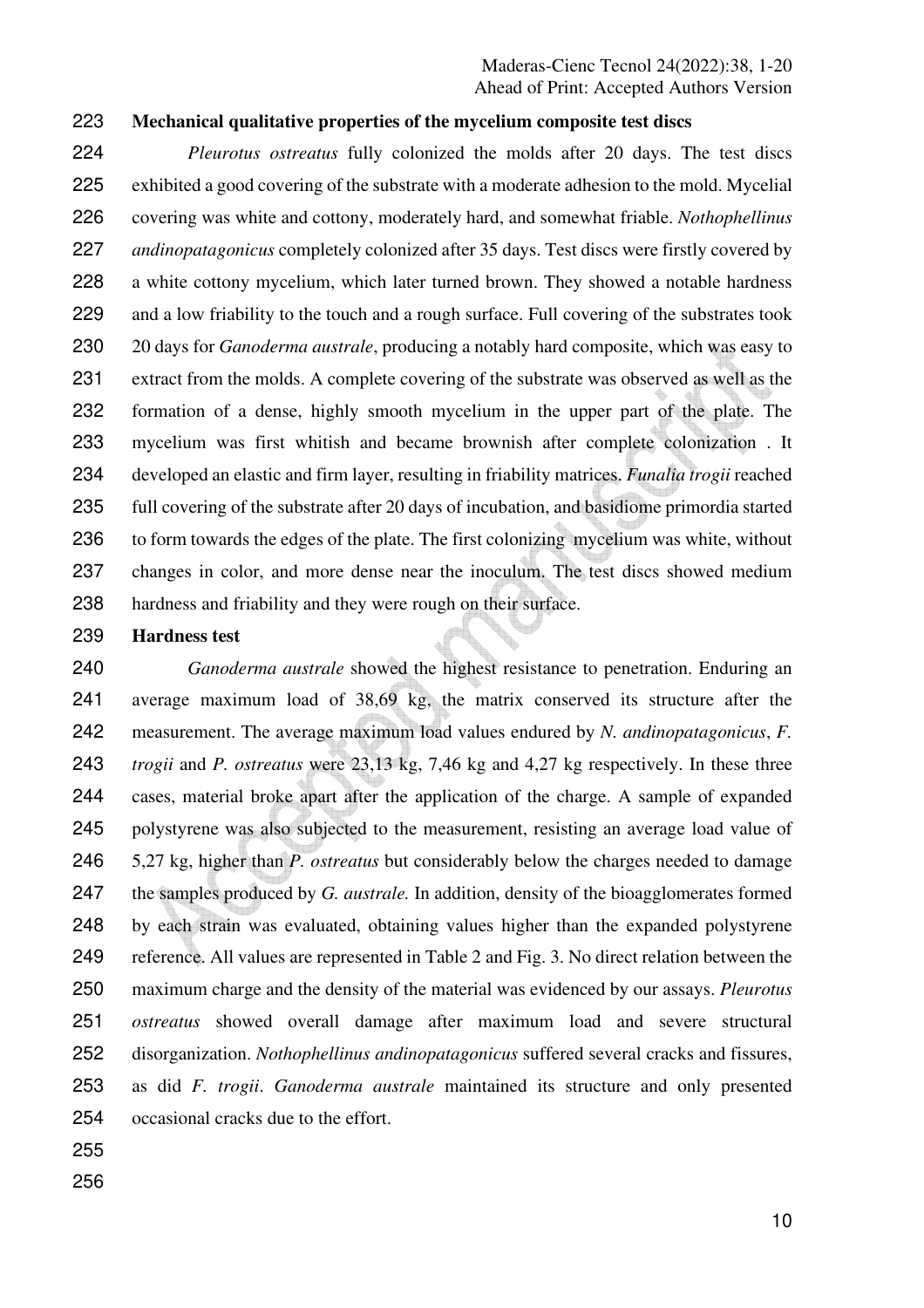**257 Table 2:** Maximum load (kg), density (kg/m<sup>3</sup>), and dry weight loss  $(\%)$  of 258 mycelium composite materials compared to commercial expanded polystyrene as 259 reference.

| <b>Fungal Species</b> | Max. load (kg)     | Density $(kg/m3)$ | Dry weight loss<br>$(\%)$ |
|-----------------------|--------------------|-------------------|---------------------------|
| P. ostreatus          | $4,27 \pm 0,43$ a  | $220 \pm 30$      | $9,10 \pm 3,77$           |
| N. andinopatagonicus  | $23,13 \pm 3,91$ b | $230 \pm 10$      | $6,80 \pm 0.91$           |
| G. australe           | $38,69 \pm 6,29$ b | $170 \pm 30$      | $13,30 \pm 3,77$          |
| F. trogii             | $7,46 \pm 0,79$ a  | $330 \pm 30$      | $2,60 \pm 0.57$           |
| Comercial expanded    |                    |                   |                           |
| polystyrene           | $5,27 \pm 0,10$ a  | $10 \pm 0.0$      | <b>ND</b>                 |

262

266

260 Data are mean values  $\pm$  SE. Different letters refer to significant differences (p value  $< 0.05$ ) among 261 strains for each treatment. strains for each treatment.



263 **Figure 3:** Hardness test graph of each strain, using the Janka method. Pleurotus 264 ostreatus bio-agglomerate broke apart before finishing the end of the test. Each line 265 represents the average load developed during penetration.

267 **Calcium addition** 

268 CaCO₃ did not improve hardness (Table 3). On the contrary, a diminished 269 response to forcible penetration was evidenced during the test. Density of the material 270 was notably increased by this addition, a parameter that is not desired for a packaging 271 material. No significant (p value  $> 0.05$ ) improvement in the avoidance of water 272 absorption could be verified in these treatments. Density values were around 200 kg/m<sup>3</sup>, 273 showing a minimum of 0.18  $g/cm<sup>3</sup>$  in the treatment without CaCO<sub>3</sub> and reaching the 274 maximum of 240 kg/m<sup>3</sup> in the treatment with 5 % CaCO<sub>3</sub>. The highest value of water 275 absorbance (water absorption w/w over dry weight) in 2 hours was 56,03 % in the 5 % 276 CaCO<sub>3</sub> treatment and the minimum was 48,68 % in the treatment without CaCO<sub>3</sub>. The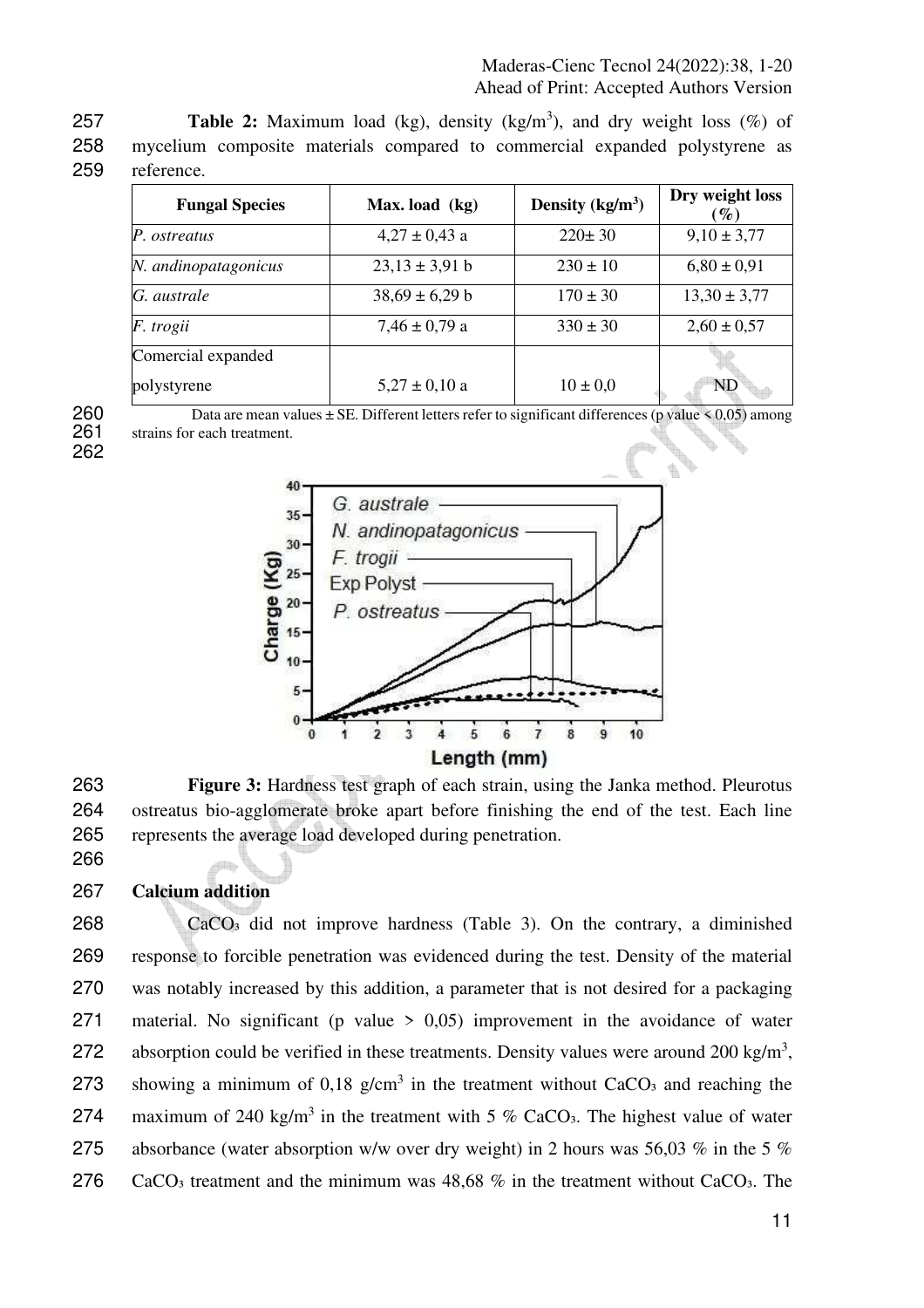277 same parameter measured after 24 hours increased up to 65 % in the treatment without 278 CaCO<sub>3</sub> with the lower value of 62 % in the 2.5 % CaCO<sub>3</sub> treatment. The heaviest charge 279 value obtained was 22,72 kg in the treatment without CaCO<sub>3</sub> and the minimum value was 280 7,07 kg in the 5 % CaCO<sub>3</sub> treatment. Analysis of flammability showed that the bioagglomerate is flammable under direct fire. The flame exposure time needed for ignition was in all cases shorter than 15 seconds but also very variable and this is aligned with the results shown by Jones *et al.* (2018). The time elapsed from ignition to extinction of the flame was approximately 4,5 min for all materials assayed. Cellulase and laccase activities showed no correlation (direct or inverse) with the formed materials (compare Table 3 with fig 4). Although these measures can be used to test the ability of a strain to grow on a given substrate, our assays comparing the same strain under different calcium concentrations do not support their value as a predictor of the physical properties of the agglomerate. Although more data are needed to reach any conclusions, MnP activity 290 values show inverse correlation with the hardness. This is probably an artifact due to the long known enhanced stability of this enzyme in the presence of Ca (Sutherland *et al.* 292 1997).

**293 Table 3:** Values of density in  $(kg/m<sup>3</sup>)$ , water % absorption (w/w dry matter) and 294 hardness (Kg) on Janka scale for the optimal species (G. australe).

|                        | <b>Without CaCO<sub>3</sub></b> | $2.5\%$ CaCO <sub>3</sub> | $5\%$ CaCO <sub>3</sub> |
|------------------------|---------------------------------|---------------------------|-------------------------|
| Density                | $180 \pm 10 a$                  | $210 \pm 10 a$            | $220 \pm 20 a$          |
| <b>Hardness</b>        | $22,72 \pm 2,17$ a              | $18,04 \pm 1,36$ a        | $7.07 \pm 0.52$ b       |
| Water absorbance 2 hs  | $48,68 \pm 1,13$ a              | $52,45 \pm 3,82$ a        | $56,03 \pm 2,20$ a      |
| Water absorbance 24 hs | $65,69 \pm 0,79$ a              | $62,20 \pm 0,78$ a        | $62,81 \pm 0,98$ a      |

b.

295 Data are mean values  $\pm$  SE. Different letters refer to significant differences (p value  $\leq$  0,05) 296 among strains for each treatment. among strains for each treatment.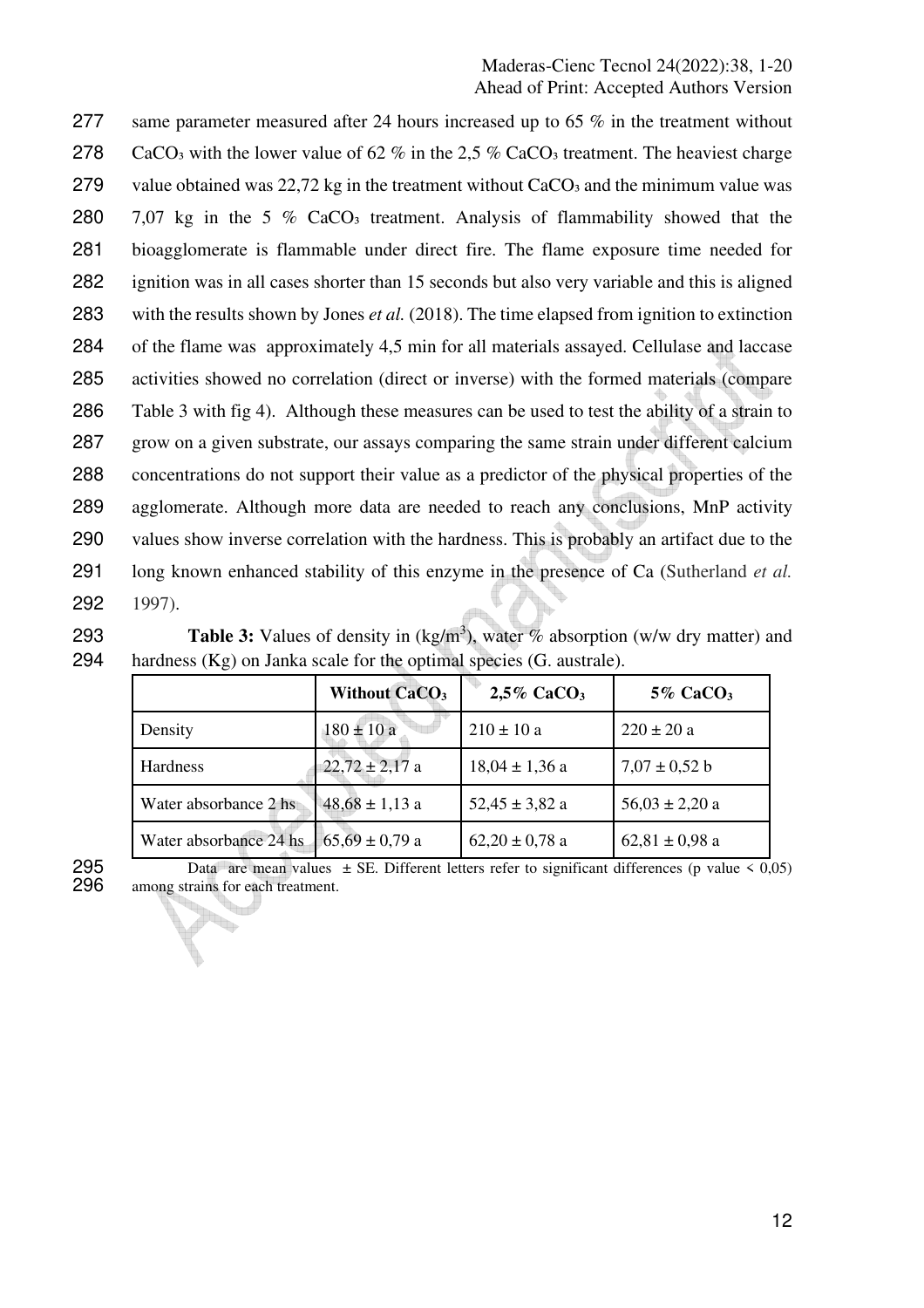

**Figure 4:** Endoglucanase, manganese peroxidase and laccase enzyme activities 298 in different Ca++ concentrations. Data are mean values  $\pm$  SE.

## **DISCUSSION**

Understanding the biological bases of the material resistance is necessary for the large-scale development of this novel technology. This work attempts to better understand how the mycelial traits influence the resulting material. Although no available studies directly relate hyphal structure with mechanical properties (like mitic system or hyphal growth performance), evidence suggests a strong relationship between these variables (Haneef *et al.* 2017, Lelivelt *et al.* 2015, Girometta *et al.* 2018, Jones *et al.* 2018). *Pleurotus ostreatus, Ganoderma australe, Funalia trogii,* and *Nothophellinus andinopatagonicus* strains produce mycelium composites of compact structure, agglutinating all the substrate and improving the resistance, while *Ryvardenia cretacea* did not achieve complete colonization during the assays.

*Ganoderma australe* composites showed the highest material performance of all the mycelium composites. Its test discs present a dimitic hyphal system structure with profuse branched skeleto-binding hyphae forming an intricate and intertwined network. This structure is correlated with the configuration in agarized media and the basidioma (Wright and Deschamps 1972, Rajchenberg and Greslebin 1995, Levin 1998). *Nothophellinus andinopatagonicus* presented a similar pattern to *G. australe. Funalia trogii*, a species with a trimitic hyphal system, failed to form a continuous agglomerate and showed limited colonization in the center of the mold. This was probably due to the limitation of oxygen supply during the incubation period or the chemical characteristics of the substrate (Appels *et al.* 2019, Elsack *et al.* 2019). *Pleurotus ostreatus* and *Ryvardenia cretacea* strains exhibit monomitic systems in their basidiomes (Lechner *et al.* 2002, Rajchenberg 2006) as well as in agarized culture (Rajchenberg 1996, Lechner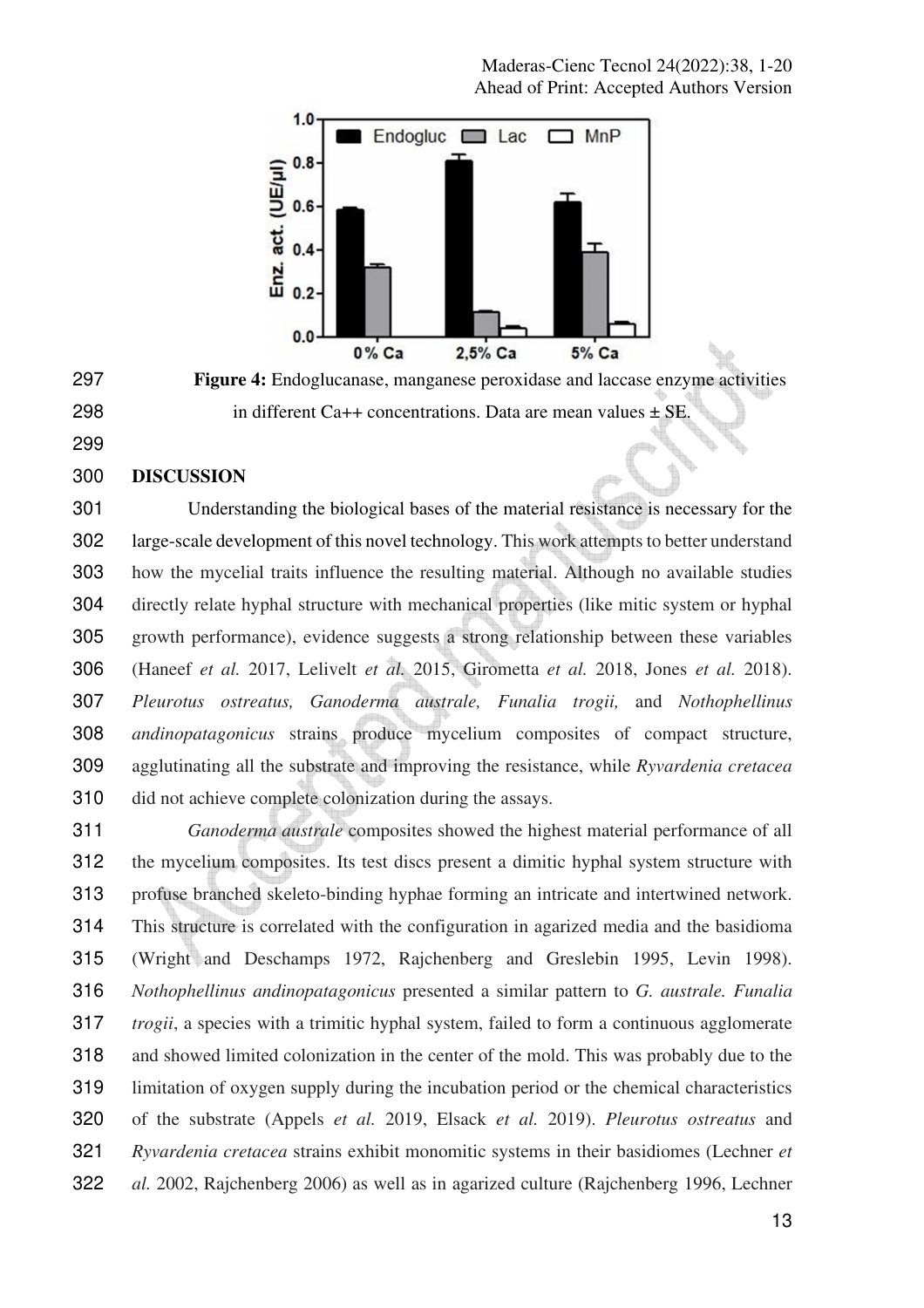*et al.* 2002). *Ryvardenia cretacea* was not able to grow in lignocellulosic substrate under the studied conditions. This seems to indicate that the basidiome consistency (hard and chalky in *Ryvardenia* and soft in *Pleurotus*) is not a good predictor of the quality of the resulting material. Accordingly, we suggest that not only is the hyphal system relevant to the constitution of the mycelium composite, but it is probably also necessary a metabolic component of each species and its extracellular matrix. *Ryvardenia cretacea* is a brown rot species, unlike the other strains assayed (Rajchenberg 2006). To our knowledge, no brown rot species are known to produce tenacious mycelia, but we did not find a rationale for this apparent correlation..

*Ganoderma* species present a dimitic hyphal system with skeleto-binding hyphae (Costa Rezende *et al.* 2017, 2020), and several species have been tested to produce mycelium-based materials with positive or negative results (Holt *et al.* 2012, Haneef *et al.* 2017, Vallas and Courard 2017, Xing *et al.* 2018).

In the last few years, some interesting works reporting mechanical properties on mycelium-based materials have been published. However, the lack of an appropriate framework unifying criteria on the parameters that need to be quantified and the methodologies is still an obstacle for accurate comparisons among different results. Elsacker *et al.* (2021) reports promising results regarding the flexural strength of materials based on *Ganoderma resinaceum* and *Trametes versicolor*. Data on uniaxial compression tests have been provided and discussed by Islam *et al.* (2018), showing also that the studied materials are resistant enough for industrial applications. However, standardized parameters are needed before accurate comparative data can be tabulated and used for strain and condition selection by the industry.

# **CONCLUSIONS**

This work is the first to characterize the growth of *Ganoderma australe*. The intricate network of the thick-walled profusely branched skeleto-binding hyphae gives the composite a high resistance to cut; thus, generating a tenacious layer in agarized medium and a rigid structure in lignocellulosic substrate. The tension generated by the mycelial network is such that it does not only agglomerate the substrate, but it also shrinks the matrix, separating it from the mold walls. This decrease in the volume of the substrate is observed mainly in advanced maturation stages of the material (especially after 12 days).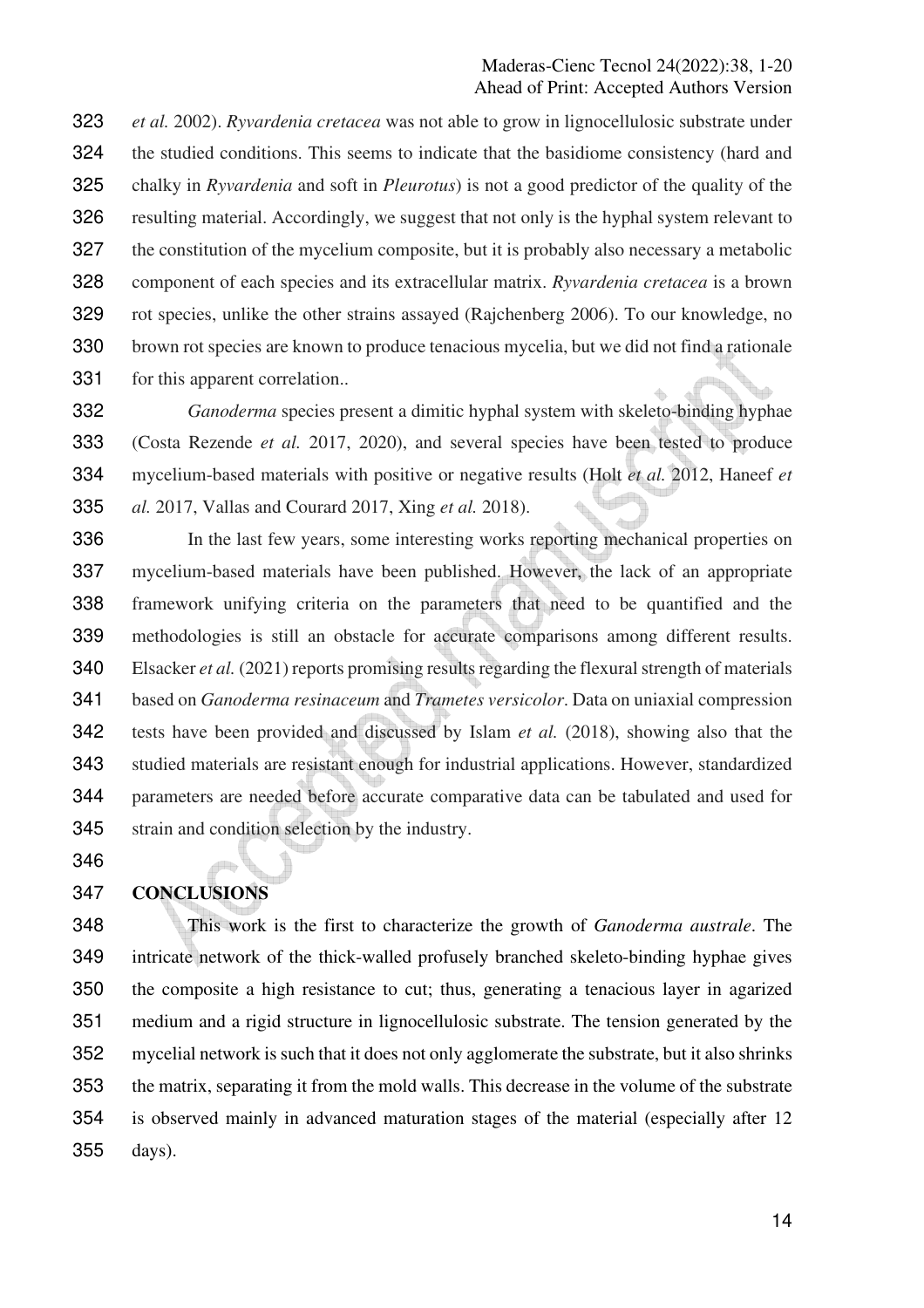Hyphal structures in the agarized culture are equivalent to the ones exhibited by the same species in the agglomerate material (excepting *Ryvardenia cretacea*, which failed to completely colonize the substrate). However, the differences observed between *P. ostreatus* and the results reported by Bruscato *et al.* (2019) on *P. albidus*, suggest that even close species can show different performances. Although the hardening effect of calcium salts on the substrates is well known by commercial mushroom producers, this hardness seems not to be reflected in the resistance to penetration measured in the Janka scale. On the contrary, an increased friability is evidenced by the chalk-like consistency of the analyzed materials. For this reason, we conclude that under the analyzed conditions, this kind of amendment does not contribute to the quality of the studied agglomerates.

We emphasize the importance of testing the hardness and other physical properties of novel biological materials, since this information is of paramount importance to find possible technological applications for them. The range of resistance to penetration assessed here suggests that composites based on *Pleurotus ostreatus* or *Funalia trogii* are acceptablebiodegradable alternatives to expanded polystyrene, while *Ganoderma australe* is more adequate for applications requiring a higher resistance.

## **ACKNOWLEDGMENTS**

We thank Alejandro Jovanosky from the Wood Technology Area of the CIEFAP. We acknowledge the financial support provided by FONCYT (Grant PICT 2018 – 3781 to FK). 

## **REFERENCES**

**Appels, F.V.; Camere, S.; Montalti, M.; Karana, E.; Jansen, K.M.; Dijksterhuis, J.;** 

**Wösten, H.A. 2019**. Fabrication factors influencing mechanical, moisture-and water-related properties of mycelium-based composites. *Mater Des* 161: 64-71. https://doi.org/10.1016/j.matdes.2018.11.027

**Bayer, E.; McIntyre, G.; Swersey, B.L. 2008.** Method for producing grown materials and products made thereby. U.S. Patent Application US 2008/0145577 A1.

**Bruscato, C.; Malvessi, E.; Brandalise, R.N.; Camassola, M. 2019.** High performance of macrofungi in the production of mycelium-based biofoams using sawdust— Sustainable technology for waste reduction. *J Clean Prod* 234: 225-232. https://doi.org/10.1016/j.jclepro.2019.06.150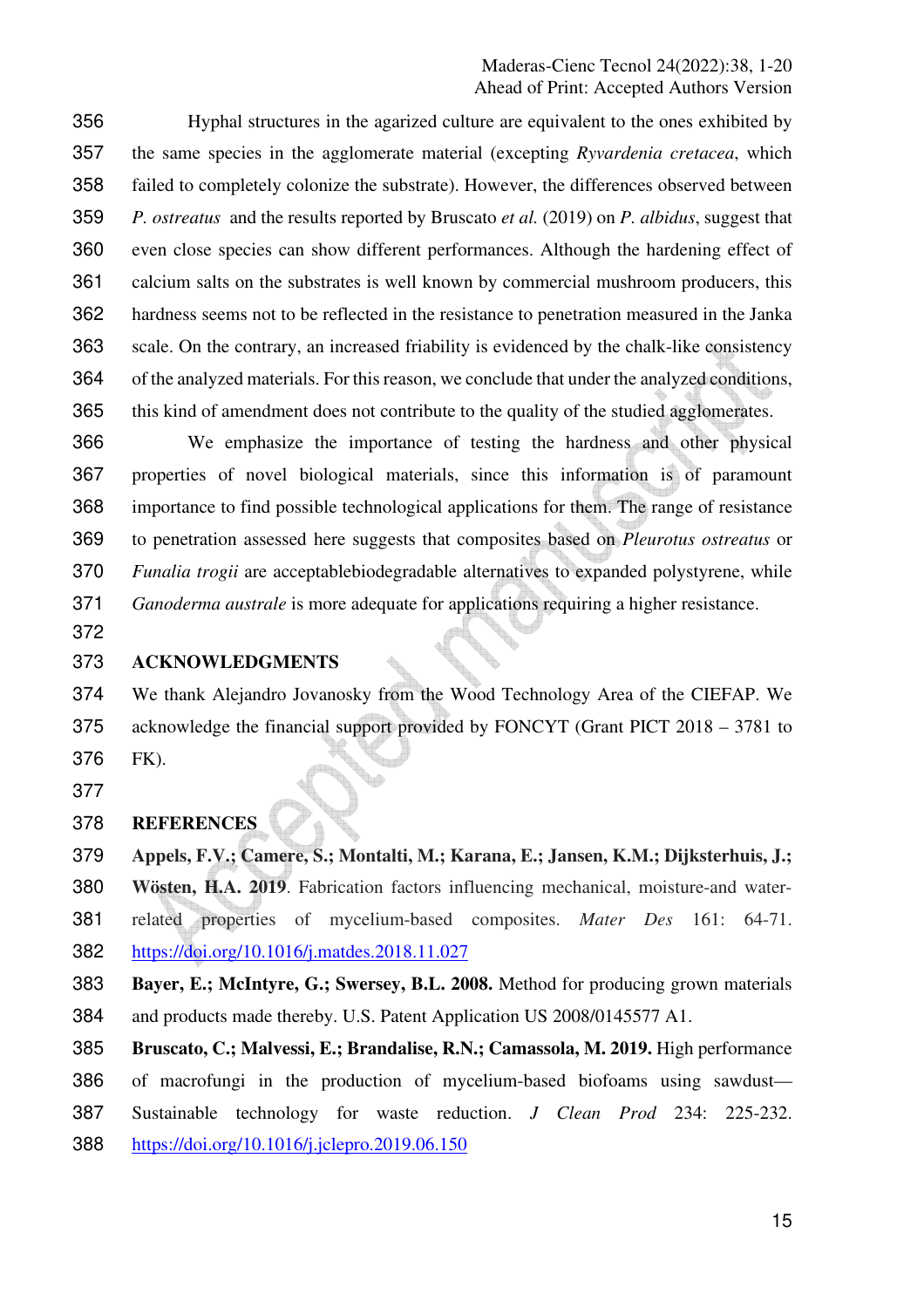- **Camere, S.; Karana, E. 2018.** Fabricating materials from living organisms: An emerging
- design practice. *J Clean Prod* 186: 570-584. https://doi.org/10.1016/j.jclepro.2018.03.081
- **Decock, C.; Amalfi, M.; Robledo, G.L.; Castillo, G. 2013.** *Phylloporia ouraguensis*,
- an undescribed species on Myrtaceae from French Guiana. *Cryptogam Mycol* 34: 15-27. https://doi.org/10.7872/crym.v34.iss1.2013.15
- **DNDFI. 2018.** *Informe de relevamiento censal de la provincia del Chubut*, Marzo 2018.
- Dirección Nacional de Desarrollo Forestal Industrial, Secretaría de Agricultura Ganadería
- y Pesca. Censo Nacional de Aserraderos, Argentina.
- **Elsacker, E.; Vandelook, S.; Brancart, J.; Peeters, E.; De Laet, L. 2019.** Mechanical,
- physical and chemical characterisation of mycelium-based composites with different
- types of lignocellulosic substrates. *PloS One* 14(7): e0213954.
- https://doi.org/10.1371/journal.pone.0213954
- **Elsacker, E.; Vandelook, S.; Van Wylick, A. 2020.** A comprehensive framework for
- the production of mycelium-based lignocellulosic composites. *Sci Total Environ* https://doi.org/10.1016/j.scitotenv.2020.138431
- **Elsacker, E.; Søndergaard, A.; Van Wylick, A.; Peeters, E.; De Laet, L. 2021**.
- Growing living and multifunctional mycelium composites for large-scale formwork
- applications using robotic abrasive wire-cutting. *Constr Build Mater* 283: 122732.
- https://doi.org/10.1016/j.conbuildmat.2021.122732
- **Girometta, C.; Picco, A.M.; Baiguera, R.M.; Dondi, D.; Babbini, S.; Cartabia, M.;**
- **Pellegrini, M.; Savino, E. 2018.** Physical-Mechanical and Thermodynamic Properties of
- Mycelium-Based Biocomposites: A Review. *Sustainability* 11(1): 1-22.
- https://doi.org/10.3390/su11010281
- **Glenn, J.K.; Gold, M.H. 1985.** Purification and characterisation of an extracellular Mn(II)-dependent peroxidase from the lignin degrading basidiomycete *Phanerochaete*
- *chrysosporium*. *Arch Biochem Biophys* 242: 329-341. https://doi.org/10.1016/0003-
- 9861(85)90217-6
- **Gomez-Montoya, N.; Dreschler-Santos, E.R.; Ferreira-Lopes, V.; Tomsovsky, M.;**
- **Urcelay, C.; Robledo, G. 2017.** New insights on *Trametopsis tomšovský* (Polyporales
- Gäum) based on phylogenetic evidence and morphological analyses of neotropical
- species. *Phytotaxa* 311(2): 155-167. http://hdl.handle.net/11336/37394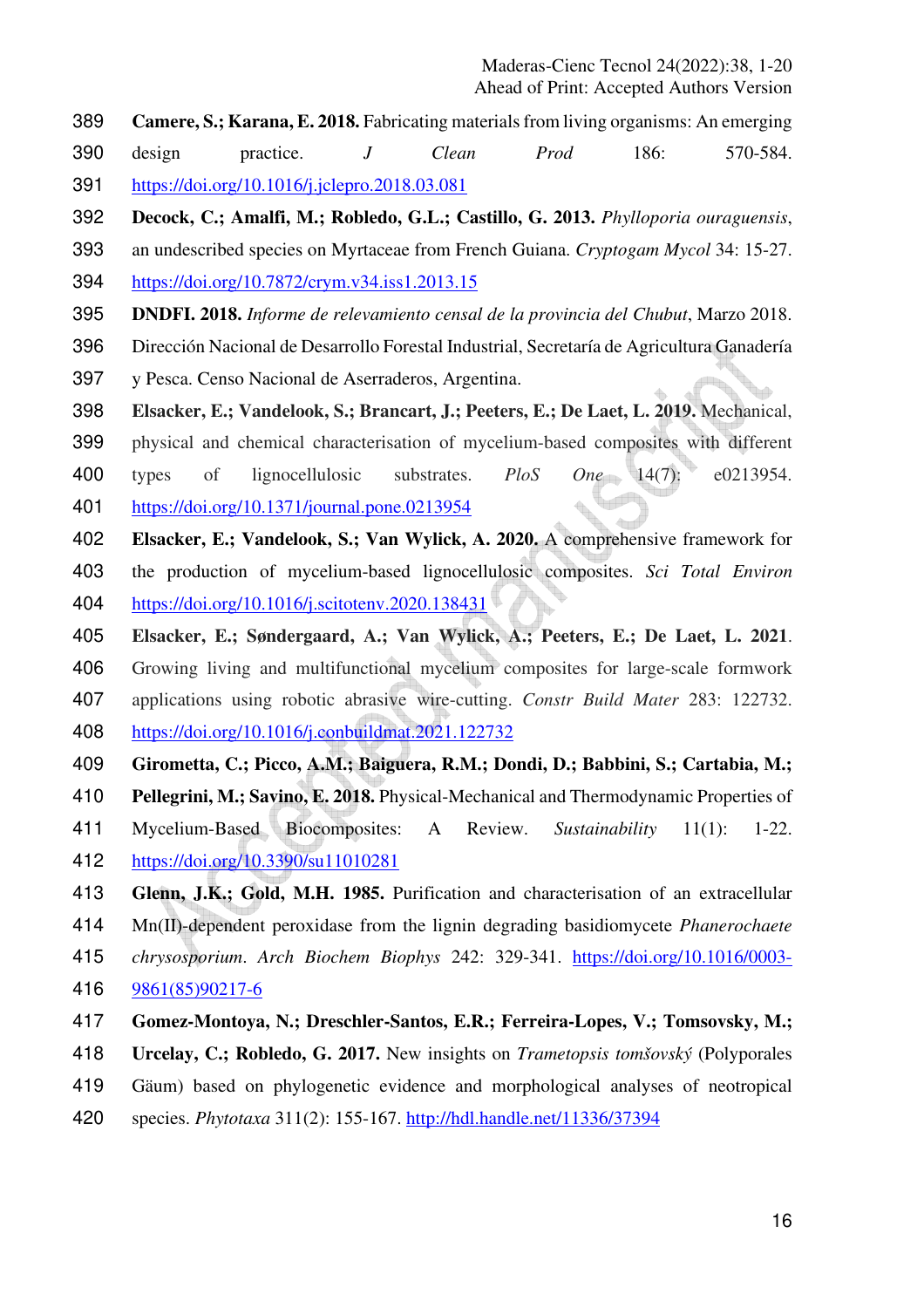- **Islam, M.R.; Tudryn, G.; Bucinell, R.; Schadler, L.; Picu, R.C. 2018.** Mechanical
- behavior of mycelium-based particulate composites. *J Mater Sci* 53(24): 16371-16382. https://doi.org/10.1007/s10853-018-2797-z
- **Haneef, M.; Ceseracciu, L.; Canale, C.; Bayer, I.S.; Heredia-Guerrero, J.A.;**
- **Athanassiou, A. 2017.** Advanced materials from fungal mycelium: fabrication and tuning of physical properties. *Sci Rep* 7*:* 41292. https://doi.org/10.1038/srep41292
- **Holt, G.A.; Mcintyre, G.; Flagg, D.; Bayer, E.; Wanjura, J.D.; Pelletier, M.G. 2012.**
- Fungal mycelium and cotton plant materials in the manufacture of biodegradable molded
- packaging material: Evaluation study of select blends of cotton byproducts. *J Biobased*
- *Mater Bioenergy* 6(4): 431-439. https://doi.org/10.1166/jbmb.2012.1241
- **Ibañez, C.G. 1995.** Contribución al estudio de hongos xilófagos en la provincia de
- Misiones, Argentina. *(Basidiomycetes, Aphyllophorales)* I. *Ganodermataceae* e
- *Hymenochaetaceae. Bol Soc Argent Bot* 30(3-4): 213-230.
- **Islam, M.R.; Tudryn, G.; Bucinell, R.; Schadler, L.; Picu, R.C. 2017.** Morphology
- and mechanics of fungal mycelium. *Sci Rep* 7(1): 13070. https://doi.org/10.1038/s41598- 017-13295-2
- **Jones, M.; Huynh, T.; Dekiwadia, C.; Daver, F.; John, S. 2017.** Mycelium composites:
- A review of engineering characteristics and growth kinetics. *J Bionanosci* 11(4): 241- 257. https://doi.org/10.1166/jbns.2017.1440
- **Jones, M.; Bhat, T.; Wang, C.H.; Moinuddin, K.; John, S. 2017b.** Thermal
- degradation and fire reaction properties of mycelium composites. In Proceedings of the
- 21st International Conference on Composite Materials, Xi'an, China (pp. 20-25).
- **Jones, M.; Huynh, T.; John, S. 2018.** Inherent species characteristic influence and
- growth performance assessment for mycelium composite applications. *Advanced Mater*
- *Lett* 9(1): 71-80.
- https://aml.iaamonline.org/article\_15116\_d4d4ba530ebff9f5b3fdabe8c9a7c6df.pdf
- **Jones, M.; Mautner, A.; Luenco, S.; Bismarck, A.; John, S. 2020.** Engineered
- mycelium composite construction materials from fungal biorefineries: A critical review.
- *Mater Des* 187: 108397. https://doi.org/10.1016/j.matdes.2019.108397
- **Koutinas, A.A.; Wang, R.; Webb, C. 2004.** Restructuring Upstream Bioprocessing:
- Technological and Economical Aspects for Production of a Generic Microbial Feedstock
- From Wheat. *Biotechnol Bioeng* 1-15. https://doi.org/10.1002/bit.10888
- **Kuhar, F.; Castiglia, V.; Levin, L. 2015.** Enhancement of laccase production and malachite green decolorization by co-culturing Ganoderma lucidum and Trametes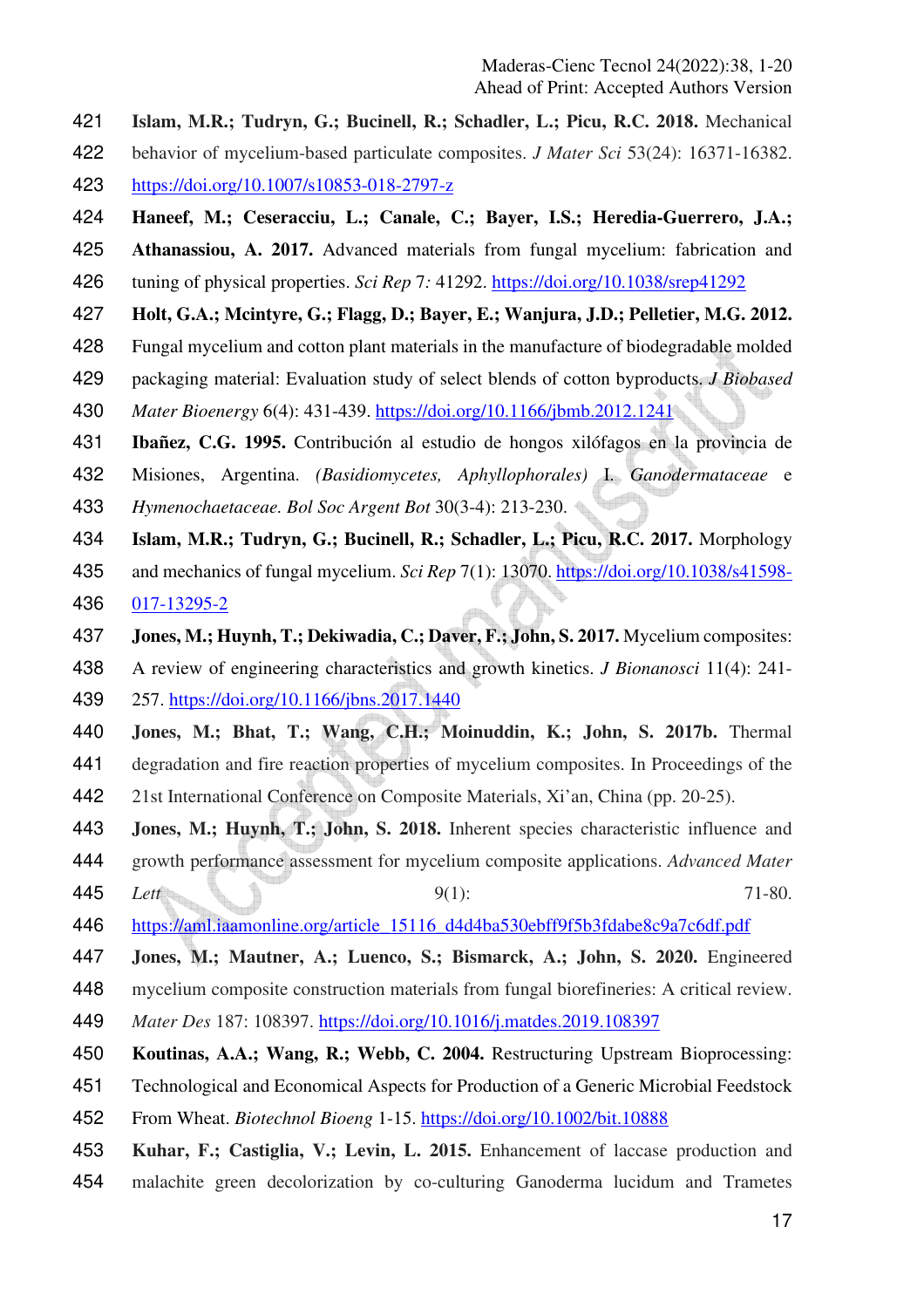- versicolor in solid-state fermentation. *Inter Biodeterior Biodegradation* 104: 238-243. https://doi.org/10.1016/j.ibiod.2015.06.017
- **Lechner, B.E.; Petersen, R.; Rajchenberg, M.; Albertó, E. 2002.** Presence of Pleurotus
- ostreatus in Patagonia, Argentina. *Rev Iberoamericana Micologia* 19(2): 111-114.
- **Lelivelt, R.J.J.; Lindner, G.; Teuffel, P.M.; Lamers, H.; SD, U.S.D. 2015**. *The*
- *mechanical possibilities of mycelium materials*. Eindhoven University of Technology,
- Eindhoven, Netherlands.
- **Levin, L. 1998.** Biodegradación de materiales lignocelulósicos por Trametes trogii
- (Aphyllophorales, Basidiomycetes). Tesis Doctoral. Facultad de Ciencias Exactas y
- Naturales, Universidad de Buenos Aires: Buenos Aires.
- **Loguercio, G.A.; Jovanovsky A.; Molina J.C.; Pantaenius P. 2008.** Residuos de
- biomasa de forestaciones y aserraderos de la región Andina de las Provincias de Chubut
- y Neuquén. Evaluación preliminar de oferta. Publicación Técnica. CIEFAP No. 34.
- CIEFAP JICA, Esquel, Argentina.
- **Martínez, A.T.; Speranza, M.; Ruiz-Dueñas, F.J.; Ferreira, P.; Camarero, S.;**
- **Guillén, F.; Gutiérrez, A. 2005.** Biodegradation of lignocellulosics: microbial,
- chemical, and enzymatic aspects of the fungal attack of lignin. *InterMicrobiol* 8(3): 195-
- 204. https://scielo.isciii.es/pdf/im/v8n3/07%20Martinez.pdf
- **Meng, L.; Li, W.; Zhang, S.; Wu, C.; Lv, L. 2017.** Feasibility of co-composting of
- sewage sludge, spent mushroom substrate and wheat straw. *Bioresource Technol* 226: 39- 45. https://doi.org/10.1016/j.biortech.2016.11.054
- **Menolli-Junior, N.; Asai, T.; Capelari, M.; Paccola-Meirelles, L.D. 2010.**
- Morphological and molecular identification of four brazilian commercial isolates of
- *Pleurotus spp.* and cultivation on corncob. *Braz Arch Biol Technol* 53(2): 397-408.
- https://www.scielo.br/j/babt/a/nLMmXCzQVYxCPS3HD5pWs6H/?format=pdf&lang= en
- **Murace, M.; Spavento, E.; Keil, G.; Saparrat, M. 2010.** Pudrición castaña: efectos
- sobre las propiedades de resistencia mecánica de la madera. *Quebracho-Rev Ciencias For*
- 18(1-2): 37-46. https://www.redalyc.org/pdf/481/48118695004.pdf
- **Nelson, N. 1944.** A photometric adaptation of the Somogyi method for the determination
- of glucose. *J Biol Chem* 153(2): 375-380.
- **Nobles, M.K. 1965.** Identification of cultures of wood-inhabiting Hymenomycetes.
- *Canadian J Bot* 43: 1097-1139.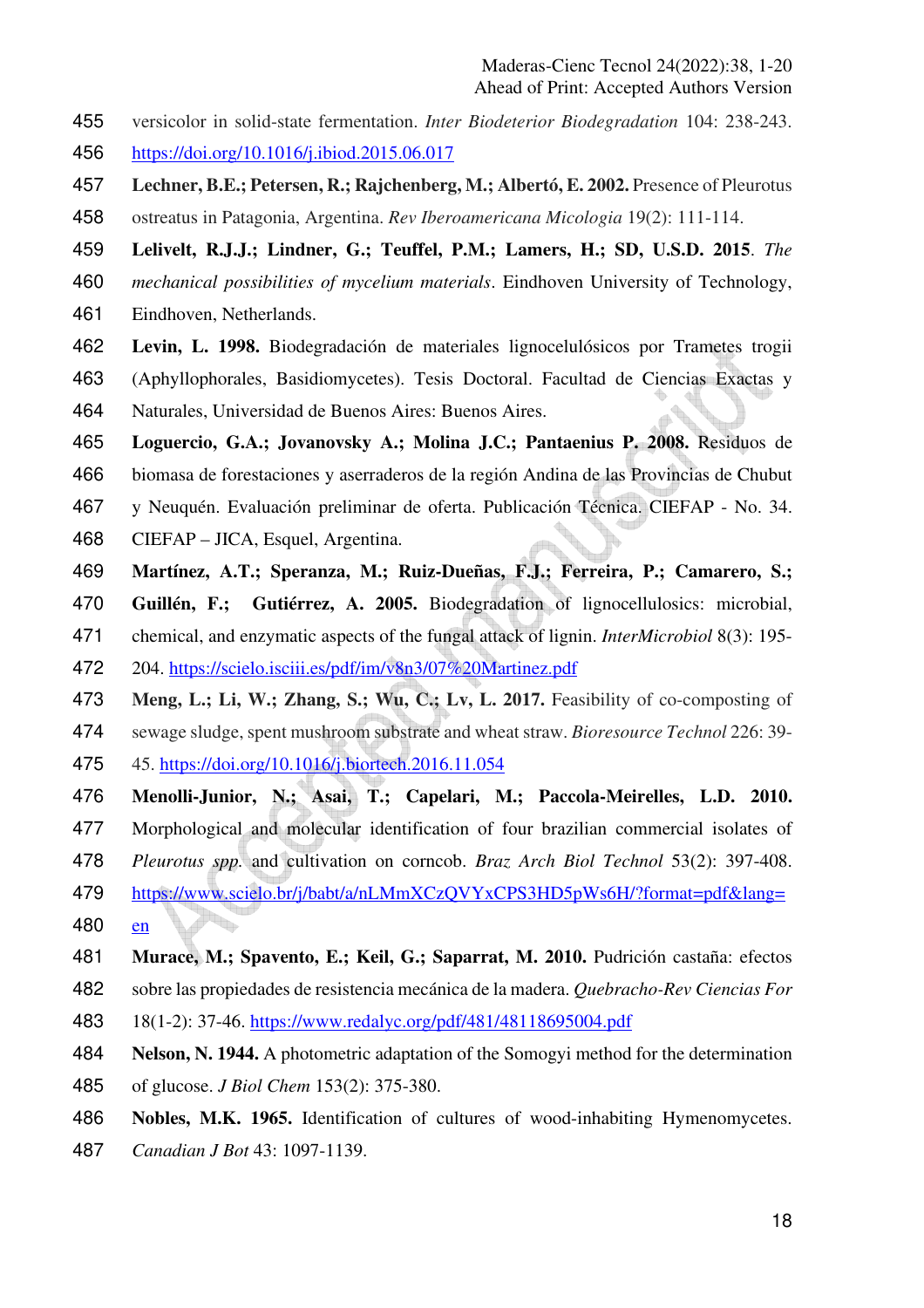- **Pelletier, M.G.; Holt, G.A.; Wanjura, J.D.; Bayer, E.; McIntyre, G. 2013.** An
- evaluation study of mycelium based acoustic absorbers grown on agricultural by-product
- substrates. *Ind Crop Prod* 51: 480-485**.** https://doi.org/10.1016/j.indcrop.2013.09.008
- **Pegler, D.N. 1996.** Hyphal analysis of basidiomes. *Mycol Res* 100(2): 129-142.
- **Petre, C.V.; Tănase, C. 2013.** Description of the culture characteristics of some
- lignicolous basidiomycetes species grown on three synthetic media. *J Plant Develop* 20:
- 105-114. https://azkurs.org/pars\_docs/refs/27/26641/26641.pdf#page=106
- **Rajchenberg, M. 1996**. Los hongos pudridores de *Nothofagus pumilio* (lenga): identificación de los cultivos puros. *Bosque* 17: 87-100.
- **Rajchenberg, M. 2006.** Los políporos (Basidiomycetes) de los bosques Andino
- Patagónicos de Argentina. *Bibliotheca Mycologica* 201. https://www.schweizerbart.de/publications/detail/isbn/3443591035
- **Rajchenberg, M.; Greslebin, A. 1995.** Cultural characters, compatibility tests and
- taxonomic remarks of selected polypores of the Patagonian Andes forests of Argentina.
- *Mycotaxon* 56: 325-346.
- **Sánchez, C. 2009.** Lignocellulosic residues: biodegradation and bioconversion by fungi.
- *Biotechnol Adv* 27(2): 185-194. https://doi.org/10.1016/j.biotechadv.2008.11.001
- **Schmidt, O. 2006.** *Wood and tree fungi. Biology, damage, protection, and use*. Springer,
- Berlin, Heidelberg, New York, 334 pp
- **Somogyi, M. 1952.** Notes on sugar determination. *J Biol Chem* 195: 19-23.
- **Stamets, P.; Chilton, J.S. 1983.** The mushroom cultivator: a practical guide to growing
- mushrooms at home. Agarikon Press, Olympia Washington, Pages: 415.
- **Sutherland, G.R.; Zapanta, L.S.; Tien, M.; Aust, S.D. 1997.** Role of calcium in
- maintaining the heme environment of manganese peroxidase. *Biochemistry* 36(12): 3654-
- 3662. https://doi.org/10.1021/bi962195m
- **Vallas, T.; Courard, L. 2017.** Using nature in architecture: Building a living house with
- mycelium and trees. *Front Archit Res* 6(3): 318-328. https://doi.org/10.1016/j.foar.2017.05.003
- **Wood, T.M.; Bhat, K.M. 1988.** Methods for measuring cellulase activities. *Methods*
- *Enzymol* 160: 87-112.
- **Wright, J.E.; Deschamps, J.R. 1972.** Basidiomicetos xilófilos de los bosques
- andinopatagónicos. *Rev Inv Agrop* INTA, Serie 5, *Pat Veg* 9(3): 111-196.